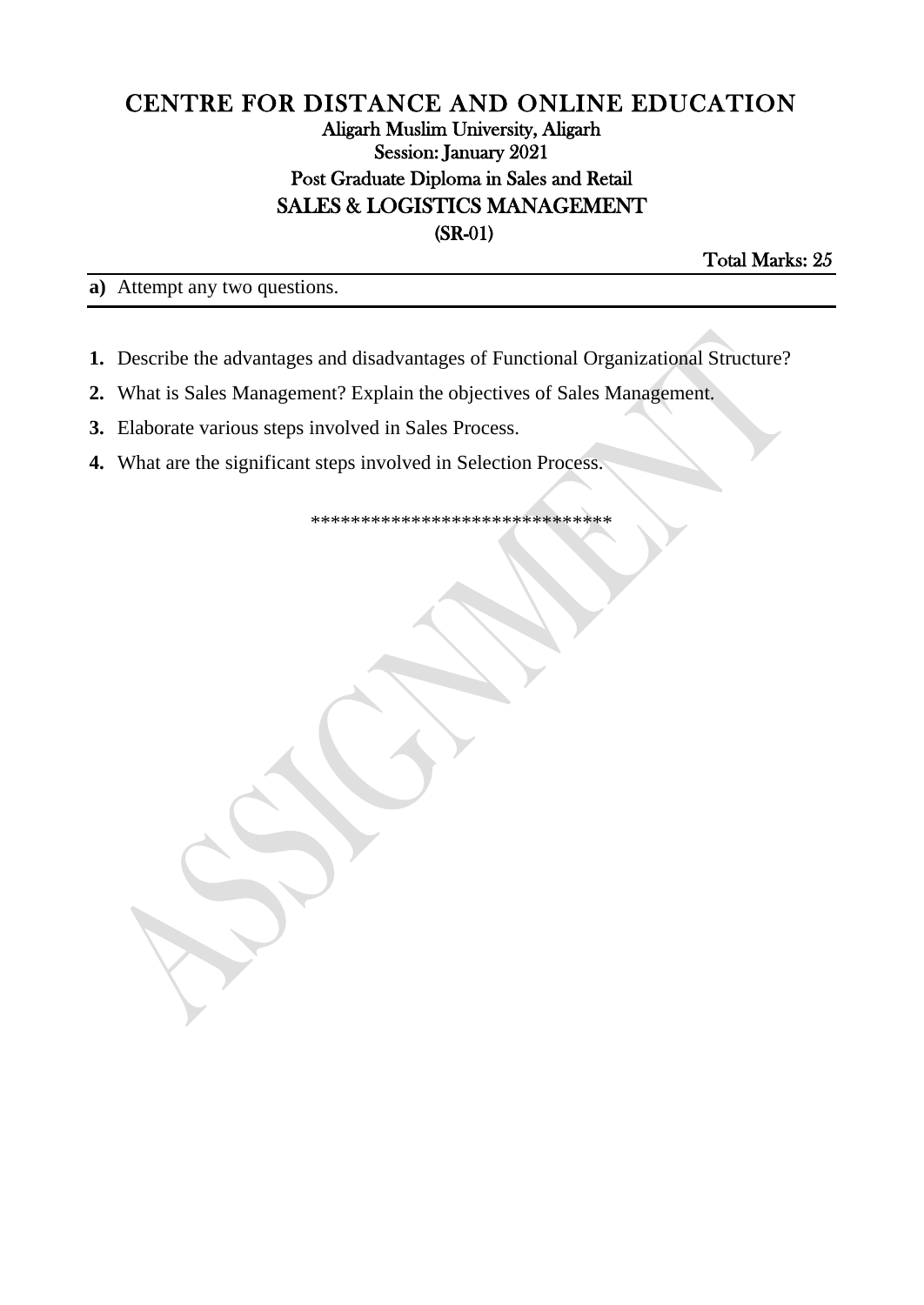## CENTRE FOR DISTANCE AND ONLINE EDUCATION **Aligarh Muslim University, Aligarh** Session: January 2021 Post Graduate Diploma in Sales and Retail **CONSUMER BEHAVIOUR AND MARKET RESEARCH**  $(SR-02)$

Total Marks: 25

a) Attempt any two questions.

- 1. Describe the various factors influence Consumer Behavior?
- 2. What is the decision- making process of Buying Goods and Services.
- 3. Explain the type of Research Design.
- 4. Explain the types and sources of Data Collection.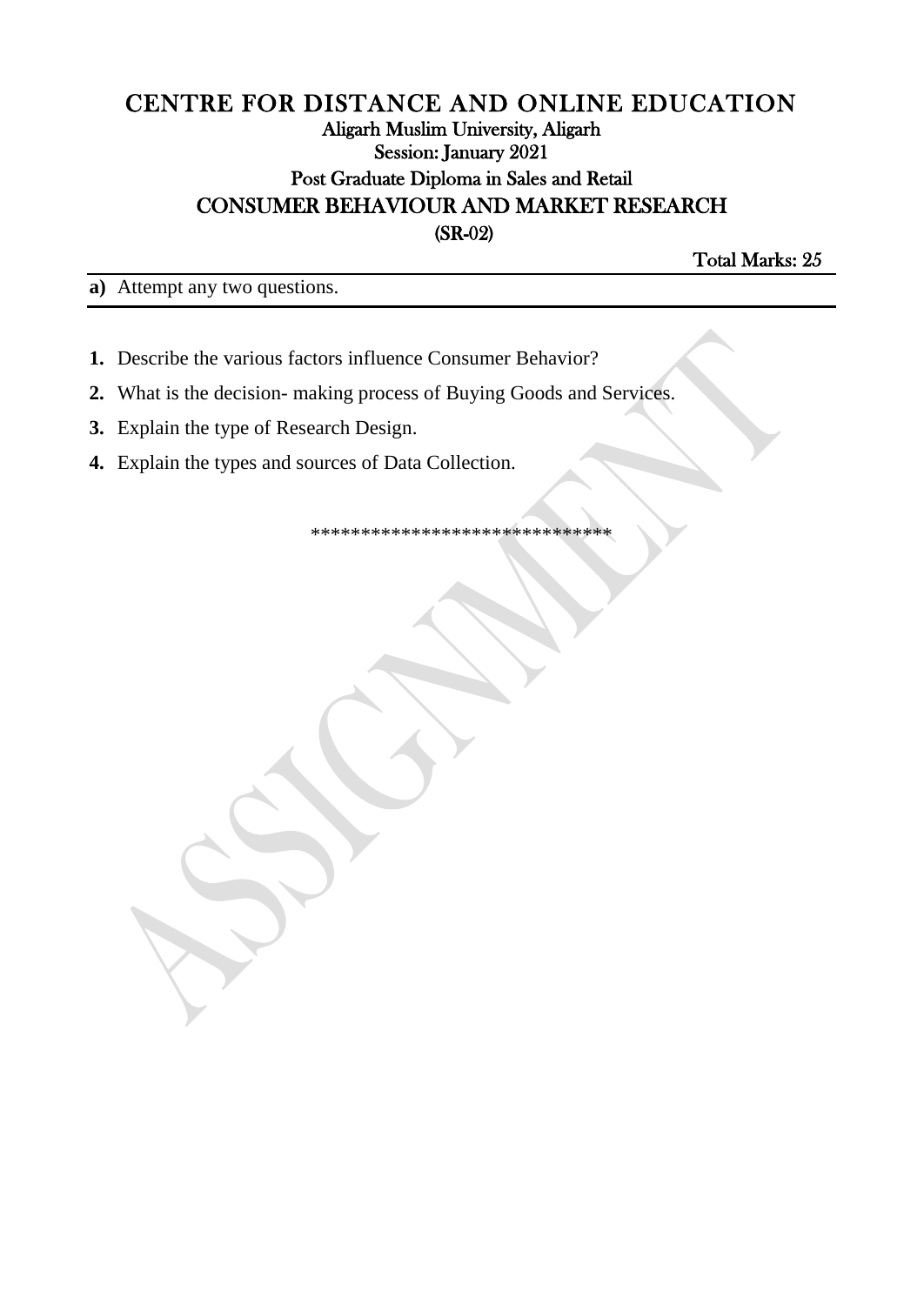#### CENTRE FOR DISTANCE AND ONLINE EDUCATION Aligarh Muslim University, Aligarh Session: January 2021 Post Graduate Diploma in Sales and Retail **INTRODUCTION TO RETAILING**  $(SR-03)$

**Total Marks: 25** 

a) Attempt any two questions.

- 1. Discuss the Nature and Classification of Retailing.
- 2. Describe the significance of Retailing.
- 3. What are the opportunities of Retailing in India?
- 4. What are the elements of Strategic Planning Process?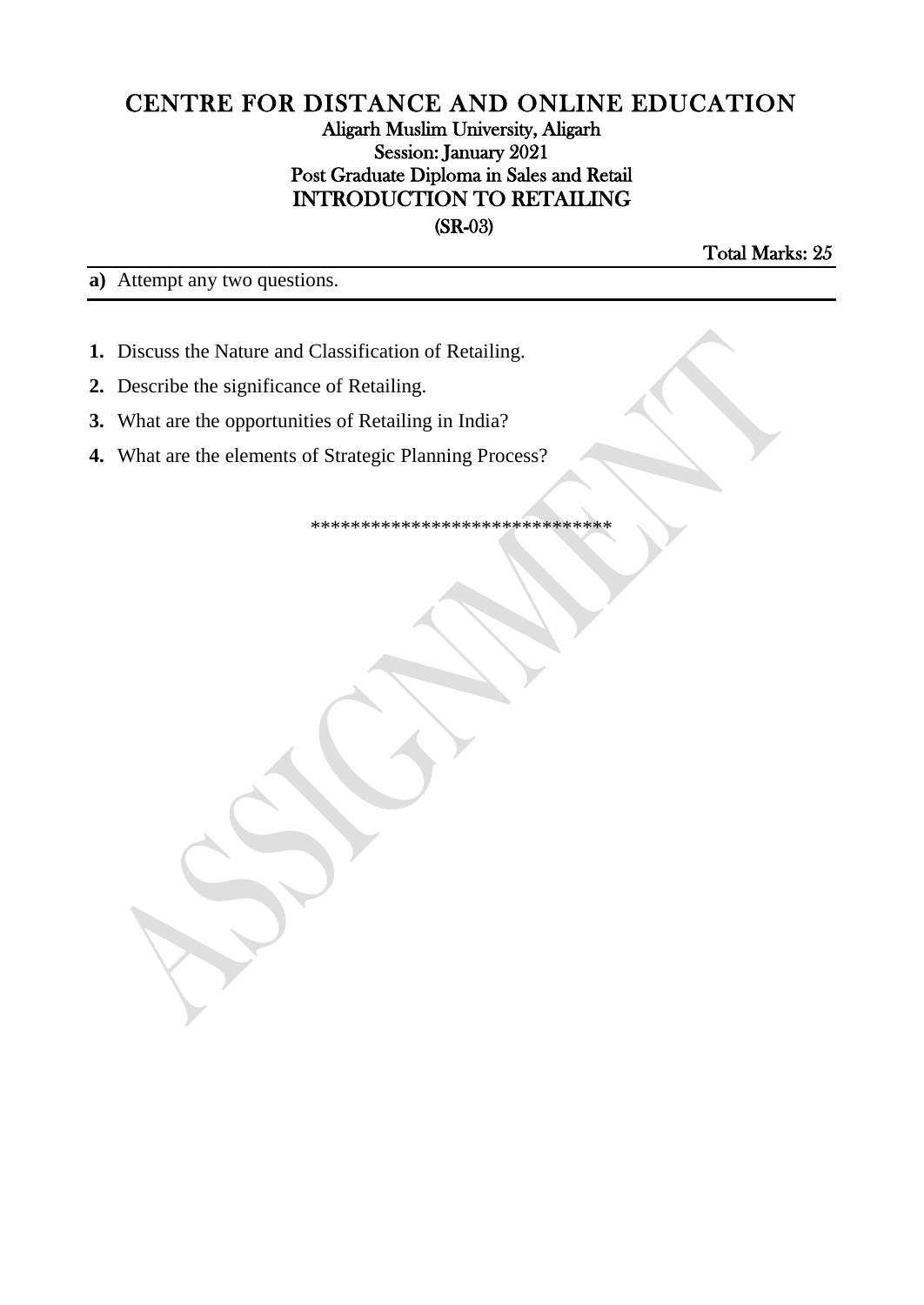## CENTRE FOR DISTANCE AND ONLINE EDUCATION Aligarh Muslim University, Aligarh Session: January 2021 Post Graduate Diploma in Sales and Retail PRODUCT MANAGEMENT & BRAND MANAGEMENT  $(SR-04)$

Total Marks: 25

a) Attempt any two questions.

- 1. Discuss the functions of Production Management?
- 2. What do you mean by Product Mix and Product Line?
- 3. Describe the various steps in New Product Development?
- 4. What are the needs of Product Management in an Organization?